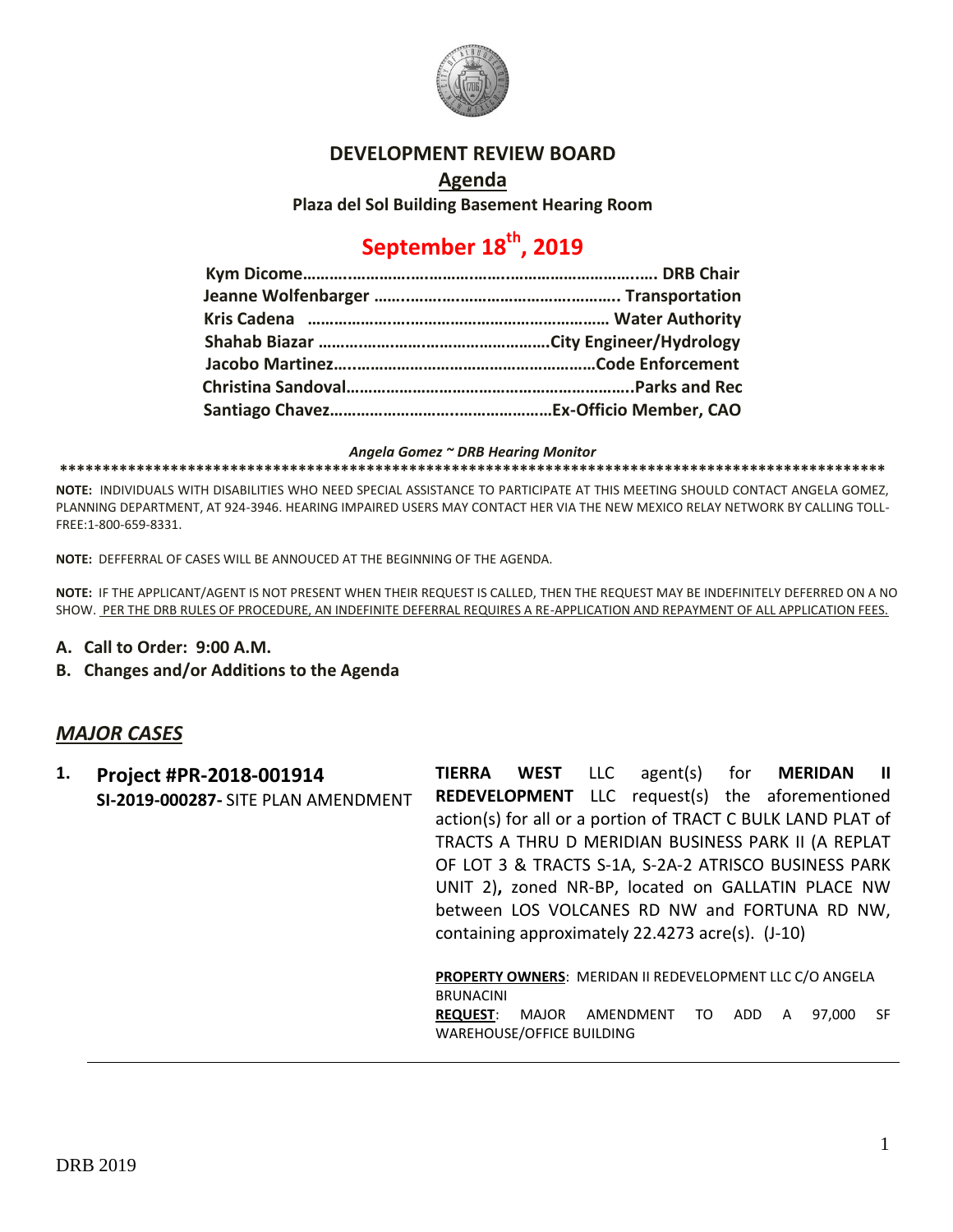**2. Project #PR-2019-002380 SI-2019-00219 -** SITE PLAN

**MARTIN GRUMMER** agent(s) for **PETERSON PROPERTIES** request(s) the aforementioned action(s) for all or a portion of LOTS 1-A AND 2 BLOCK 1 LANDS OF ATRISCO LAND GRANT**,** zoned NR-C, located at the SWC of CENTRAL AVE NW and 98<sup>th</sup> ST NW, containing approximately 9.0 acre(s). (L-9)*[Deferred from 7/31/19]*

**PROPERTY OWNERS**: PPI II LLC **REQUEST**: RETAIL DEVELOPMENT

*TO BE DEFERRED TO 11/06/19 AT THE APPLICANT'S REQUEST*

## **3. Project #1011598 18DRB-70137** - VACATION OF PUBLIC RIGHT-OF-WAY **18DRB-70138** - SIDEWALK VARIANCE **18DRB-70139** - SUBDIVISION DESIGN VARIANCE FROM MINIMUM DPM STANDARDS **18DRB-70140** - PRELIMINARY/ FINAL PLAT

**BOB KEERAN,** request(s) the aforementioned action(s) for all or a portion of lot(s) 17 & 18, Block(s) 4, Tract(s) 3, NORTH ALBQ ACRES Unit 3, zoned PD (RD/5DUA), located on VENTURA ST NE between SIGNAL AVE NE and ALAMEDA BLVD NE, containing approximately 2 acre(s). (C-20) *[Deferred from 5/16/18, 6/13/18, 7/18/18/, 8/8/18, 9/12/18, 10/24/18, 12/5/18, 12/19/18, 1/9/19, 1/23/19, 2/13/19, 2/27/19, 3/20/19, 4/17/19, 4/24/19, 6/5/19, 7/10/19, 8/7/19].*

*TO BE DEFERRED TO 10/10/19 AT THE APPLICANT'S REQUEST*

#### **4. Project #PR-2019-002668 SI-2019-00251** - SITE PLAN

**JEREMY MECHENBIER/MECHENBIER CONSTRUCTION** request(s) the aforementioned action(s) for all or a portion of LOT 28-A OF REPLAT OF TRACT D UNIT 3 - LOT 28 UNIT 4 - TRACT F-1 & UNPLATTED POR OF INTERSTATE INDUSTRAL TRACT & TRACT A ENVIRCO TRACT (NOW COMPRISING TRACTS D-1 D-2 D-3 & 28A) INTERSTATE INDUSTRIAL TRACT**,** zoned NR-LM, located at 7101 WASHINGTON ST NE south of HAWKINS ST NE and west of JEFFERSON ST NE, containing approximately 4.9 acre(s). (D-17) ) *[Deferred from 8/21/19, 9/11/19]*

**PROPERTY OWNERS**: SECURITY SELF STORAGE INC **REQUEST**: 82,000 SF OFFICE/WAREHOUSE BUILDING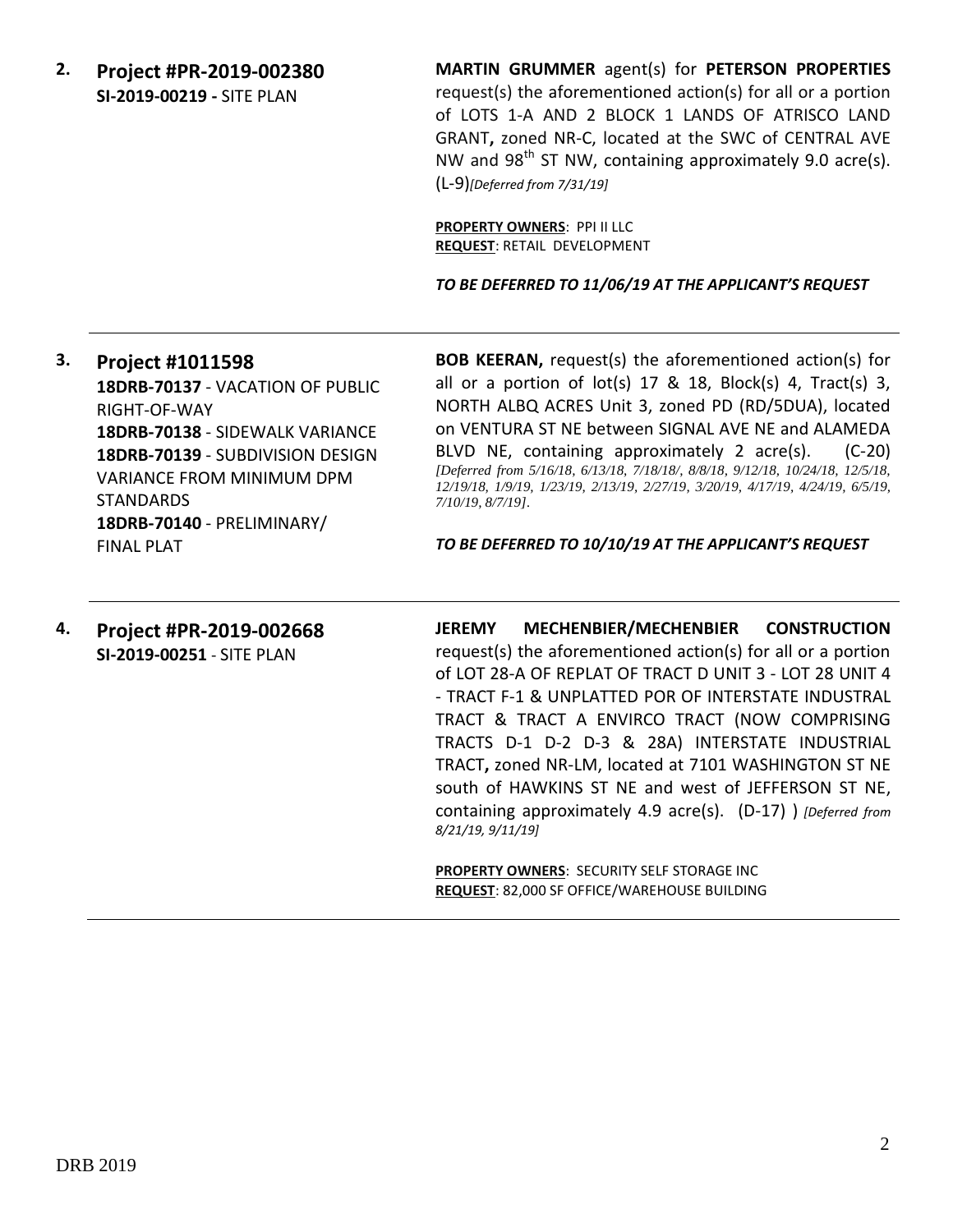**5. Project #PR-2019-002677 SI-2019-00252** – SITE PLAN

**MODULUS ARCHITECTS, INC.** agent(s) for **CARLISLE ASSOCIATES LP** request(s) the aforementioned action(s) for all or a portion of TRACTS A & B CARLISLE & INDIAN SCHOOL SUBDIVISION BEING A PART OF BLOCKS 16 & 17 AND A PART OF BLOCKS 14 & 15 NETHERWOOD PARK SECOND FILING EXCLUDING PORTIONS OUT TO R/W**,** zoned MX-M, located at the NEC of INDIAN SCHOOL RD NE and CARLISLE BLVD NE, containing approximately 10.2 acre(s). (H-16) *[Deferred from 8/21/19, 8/28/19]*

**PROPERTY OWNERS**: CARLISLE ASSOCIATES C/O ROSEN ASSOC MGMT GROUP **REQUEST**: 120,000+ SF RETAIL DEVELOPMENT

# **6. Project #PR-2018-001198 (1002942) VA-2019-00111** - WAIVER **SD-2019-00067** - VACATION OF PUBLIC EASEMENT **VA-2019-00113** – TEMPORARY DEFERRAL OF SIDEWALK **VA-2019-00143**- SIDEWALK WAIVER **SD-2019-00068** – PRELIMINARY PLAT

**PRICE LAND & DEVELOPMENT GROUP** agent(s) for **PV TRAILS ALBUQUERQUE, LLC** request(s) the aforementioned action(s) for all or a portion of TRACT 2 BULK LAND PLAT OF THE TRAILS UNIT 3A (BEING A REPLAT OF TRACTS 1 THRU 8, OS-1 & OS-2 THE TRAILS UNIT 3 & TRACT 12 THE TRAILS UNIT 2) (TO BE KNOWN AS CATALONIA)**,** zoned R-1B & R-1D, located at west of WOODMONT AVE NW and south of PASEO DEL NORTE, containing approximately 20.2878 acre(s). (C-9)*[Deferred from 4/24/19, 6/19/19, 7/24/19, 8/14/19, 8/21/19]*

**PROPERTY OWNERS**: WOODMONT PASEO LLC **REQUEST**: DEVELOPMENT OF A 78 RESIDENTIAL LOT SUBDIVISION

### *MINOR CASES*

# **7. Project #PR-2018-001695 (1003445) SD-2019-00167** – AMENDMENT TO INFRASTRUCTURE LIST (IL)

**HUITT-ZOLLARS** agent(s) for **NOVUS PROPERTIES LLC – MICHAEL MONTOYA** request(s) the aforementioned action(s) for all or a portion of

TRACTS A2B of PLAT OF TRACTS A2A & A2B FOUNTAIN HILLS PLAZA SUBDIVISON AND TRACTS B, C, E & F PLAT OF FOUNTAIN HILLS PLAZA SUBDIVISION**,** zoned NR-C, located on NUNZIO AV NW, north of PASEO DEL NORTE NW and west of EAGLE RANCH RD NW, containing approximately 4.6606 acre(s). (C-12)

#### **PROPERTY OWNERS**: NOVUS PROPERTIES

**REQUEST**: REMOVAL OF INTERNAL SIDEWALKS FROM INFRASTRUCTURE LIST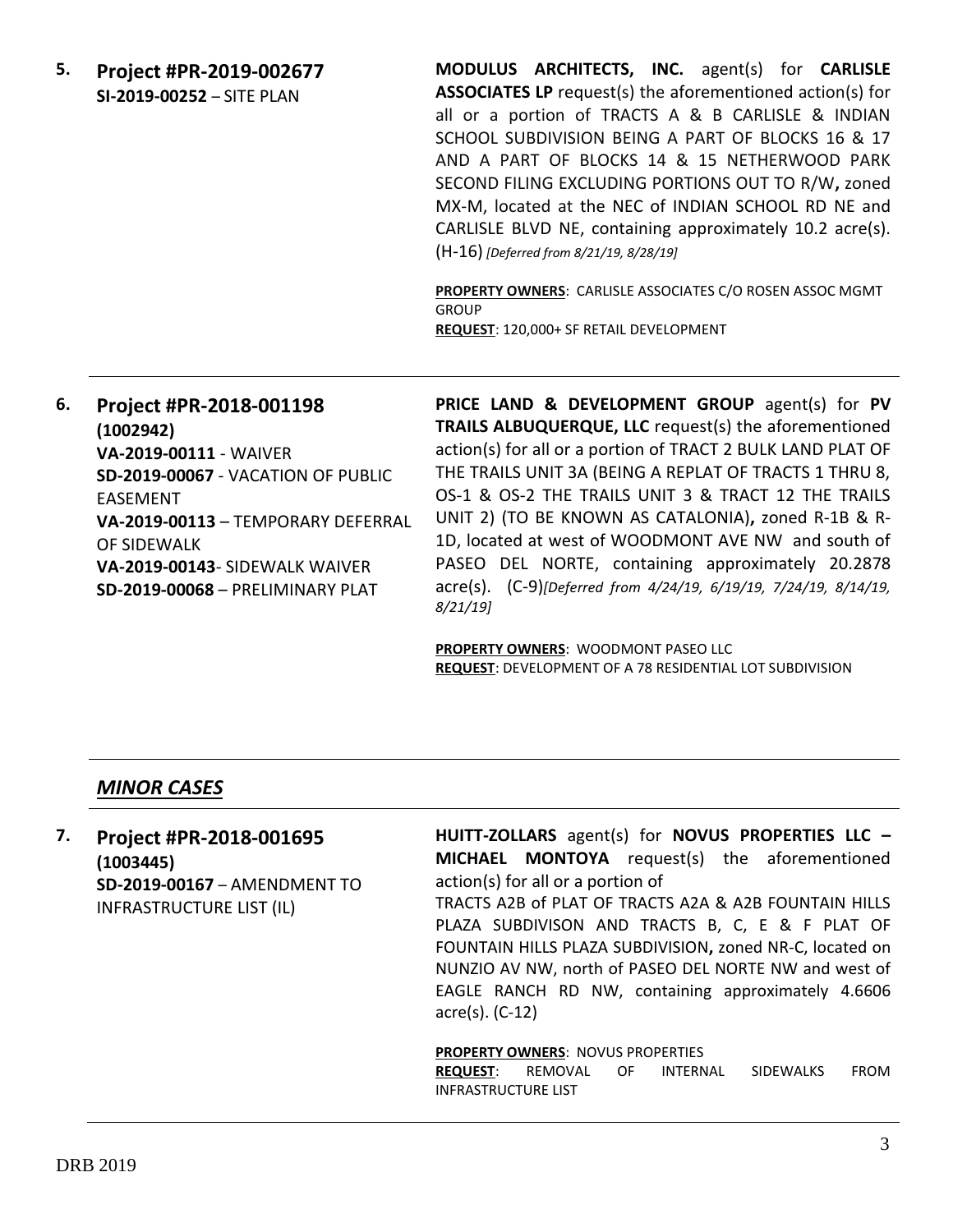| 8.  | Project #PR-2018-001429<br>SD-2019-00169 - PRELIMINARY/FINAL<br><b>PLAT</b>                       | ARCH + PLAN LAND USE CONSULTANTS agent(s) for DOS<br>VIENTOS LLC, request(s) the aforementioned action(s) for<br>all or a portion of LOTS 1, 2, WESTERN HALF OF 3, THE EAST<br>HALF OF LOT 3, 4, AND THE REMAINING PORTIONS OF LOTS<br>5 AND 6 TOGETHER WITH THE VACATED PORTION OF<br>COMMERCIAL STREET, NE, ADJACENT TO SAID LOT 1,<br>BLOCK 2, COMMERCIAL ADDITION, zoned NR-LM, located<br>on JOHN ST NE south of LOMAS BLVD NE and west of<br>BROADWAY BLVD NE, containing approximately 0.2574<br>$\arccos(5)$ . $(J-14)$<br>PROPERTY OWNERS: DOS VIENTOS LLC<br>REQUEST: LOT CONSOLIDATION PLAT AND VACATED PORTION OF<br><b>COMMERCIAL ST NE</b> |
|-----|---------------------------------------------------------------------------------------------------|----------------------------------------------------------------------------------------------------------------------------------------------------------------------------------------------------------------------------------------------------------------------------------------------------------------------------------------------------------------------------------------------------------------------------------------------------------------------------------------------------------------------------------------------------------------------------------------------------------------------------------------------------------|
| 9.  | Project #PR-2019-002608<br>(1009036, 1008042)<br>SD-2019-00170 - PRELIMINARY/FINAL<br><b>PLAT</b> | ARCH + PLAN LAND USE CONSULTANTS agent(s) for<br>TANAGER COMPANY request(s) the aforementioned<br>action(s) for all or a portion of LOTS 6-12 INCLUSIVE IN<br>BLOCK 17 OF THE PARIS ADDITION, zoned NR-GM, located<br>at NEC of 1 <sup>ST</sup> ST NW and KINLEY AVE NW, containing<br>approximately 1.0 acre(s). (J-14)<br><b>PROPERTY OWNERS: SUNWEST BANK TRUST FOR CE LS &amp; LS</b><br>BLAUGUND C/O TANGER CO & TANGER COMPANY<br><b>REQUEST: LOT CONSOLIDATION FROM 7 LOTS TO 2 LOTS</b>                                                                                                                                                          |
| 10. | Project #PR-2019-002686<br>SD-2019-00144 - PRELIMINARY/FINAL<br><b>PLAT</b>                       | TIERRA WEST, LLC agent(s) for LUBRICAR PROPERTIES II LC<br>request(s) the aforementioned action(s) for all or a portion<br>of LOTS 1-3 AND WEST 38 FEET OF LOT 4 BLOCK 8 SOMBRA<br>DEL MONTE, zoned MX-M, located on MENAUL BLVD NE<br>west of WYOMING BLVD NE, containing approximately 7.9<br>acre(s). (H-19)[Deferred from 8/7/19, 8/21/19, 9/11/19}<br><b>PROPERTY OWNERS: VIGA MICHAEL &amp; MARILYN DORIS TRUSTEES &amp;</b><br><b>LUBRICAR PROPERTIES</b><br><b>REQUEST:</b> CONSOLIDATE 4 EXISTING LOTS INTO 1                                                                                                                                   |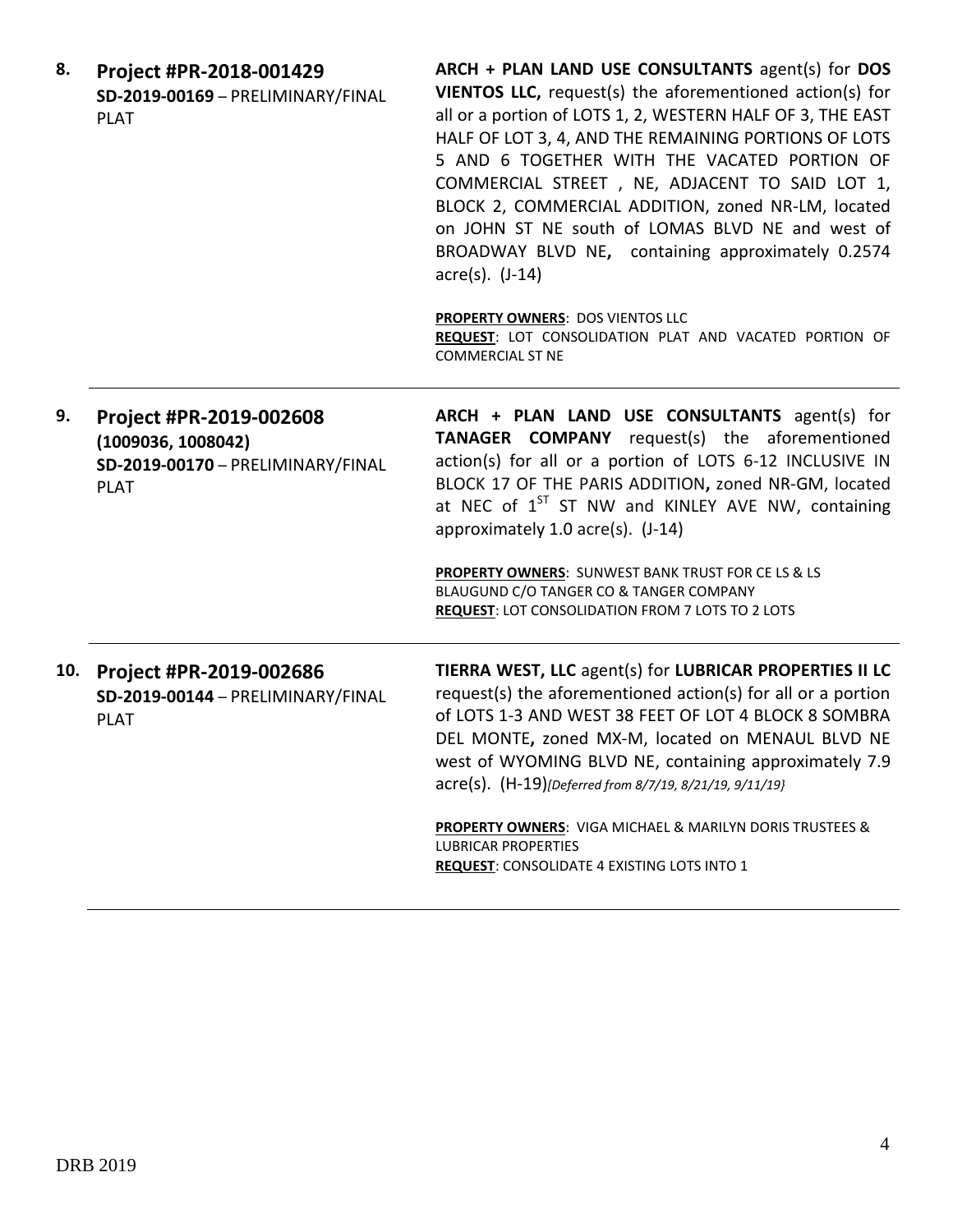**11. Project #PR-2018-001670 VA-2019-00267** – WAIVER **VA-2019-00268** - WAIVER **SI-2019-00181 -** SITE PLAN

**CONSENSUS PLANNING INC.** agent(s) for **AMERCO REAL ESTATE COMPANY** request(s) the aforementioned action(s) for all or a portion of TRACT C OF ALEXANDER CENTER**,**  zoned MX-M, located at  $4^{TH}$  STREET NW AND CUTLER AVE NW, containing approximately 2.5277 acre(s). (H-14)*{site plan deferred from 7/17/19, 8/21/19, 9/11/19}*

**PROPERTY OWNERS**: AMERCO REAL ESTATE COMPANY **REQUEST**: SELF STORAGE FACILITY

# *SKETCH PLAT*

**12. Project #PR-2019-002823 (1004341) PS-2019-00081** – SKETCH PLAT **DAVID SOULE** request(s) the aforementioned action(s) for all or a portion of LOTS 1-60, B-P1 & AP1, MESA DEL RIO SUBDIVISION**,** zoned R-ML, located on MESA DEL RIO ST NW east of  $76<sup>th</sup>$  ST NW and south of GLENRIO RD NW, containing approximately 4.0 acre(s). (J-10)

**PROPERTY OWNERS**: VARIOUS PROPERTY OWNERS **REQUEST**: REMOVAL OF INFRASTRUCTURE LIST IMPROVEMENTS

**13. Project #PR-2019-002862 (1000599, 1003458, 1000570) PS-2019-00083** – SKETCH PLAT **BOHANNAN HUSTON INC.** agent(s) for **WESTERN ALBUQUERQUE LAND HOLDINGS LLC/GARRETT DEVELOPMENT COPORATION** request(s) the aforementioned action(s) for all or a portion of PARCEL E-1 and F-1, PLAT OF PARCELS C-2-A, C-3-A, C-3-B, C-3-C, D-1-A, D-1-B, E-1, F-1, G-1 & H-1 WESTLAND NORTH and northerly portion of TRACTS 14-20, ROW 4, UNIT A, WEST OF WESTLAND**,** TOWN OF ATRISCO GRANT**,** zoned PC and SU-2 for TOWN CENTER, located north of I-40 and west of 98<sup>th</sup> ST NW, containing approximately 114.18 acre(s). (K-7, K-8)

**PROPERTY OWNERS**: WESTERN ALBUQUERQUE LAND HOLDINGS LLC/GARRETT DEVELOPMENT CORPORATION/JEFF GARRETT **REQUEST**: BULK LAND WAIVER AND PLAT INTO 3 TRACTS